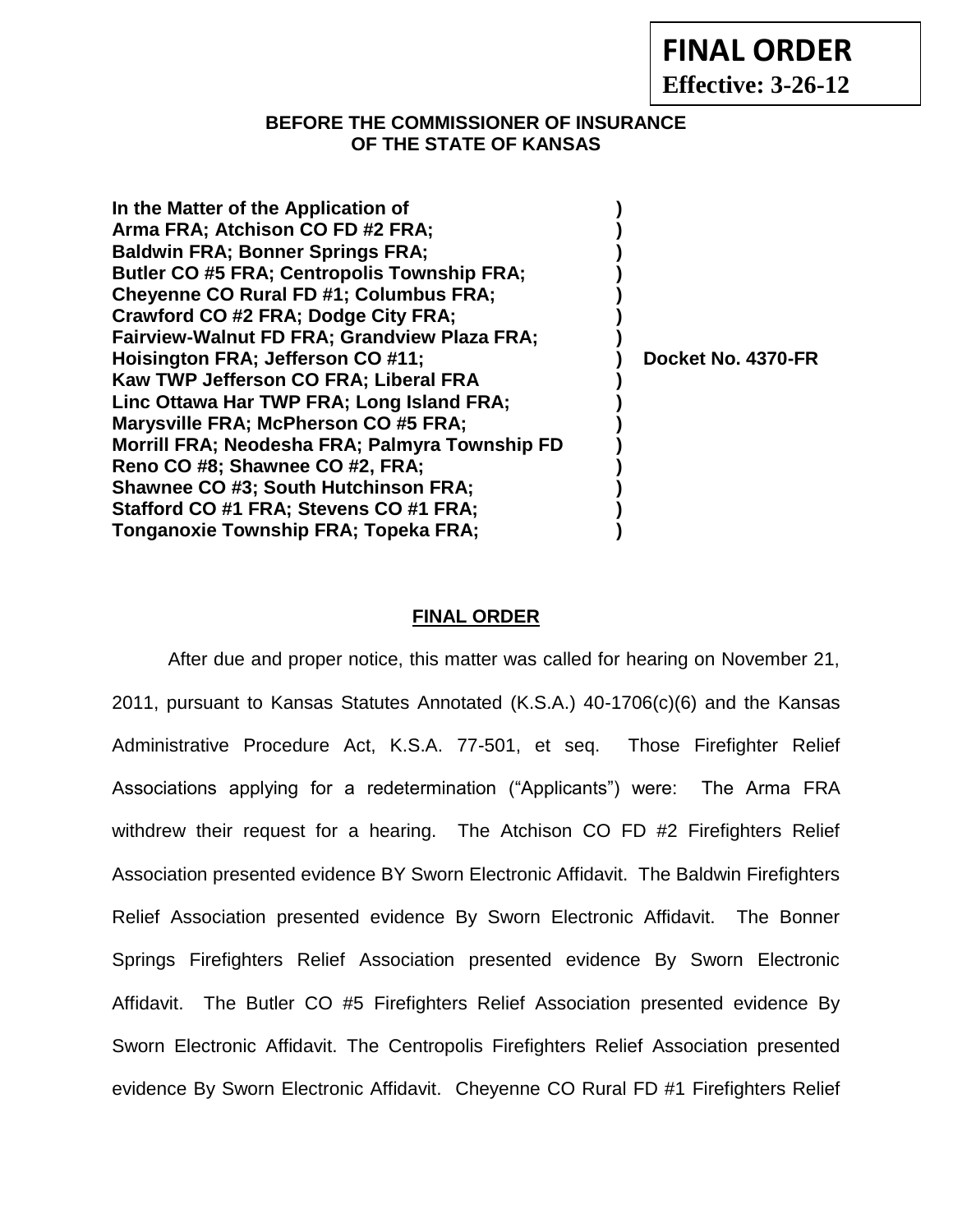Association presented evidence By Sworn Electronic Affidavit. The Columbus Firefighters Relief Association withdrew their request for a hearing. The Crawford CO #2 Firefighters Relief Association presented evidence By Sworn Electronic Affidavit. The Dodge City Firefighters Relief Association presented evidence By Sworn Electronic Affidavit. Fairview-Walnut FD Firefighters Relief Association presented evidence By Sworn Electronic Affidavit. Grandview Plaza withdrew their request for a hearing. The Hoisington Firefighters Relief Association presented evidence By Sworn Electronic Affidavit. The Jefferson CO #11 Firefighters Relief Association presented evidence By Sworn Electronic Affidavit. The Kaw TWP Jefferson CO Firefighters Relief Association presented evidence By Sworn Electronic Affidavit. The Liberal Firefighters Relief Association presented evidence By Sworn Electronic Affidavit. The Linc Ottawa Har TWP Firefighters Relief Association presented evidence By Sworn Electronic Affidavit. The Long Island FD did not submit evidence and did not withdraw their request for a hearing. The Marysville Firefighters Relief Association presented evidence By Sworn Electronic Affidavit. The McPherson Firefighters Relief Association presented evidence By Sworn Electronic Affidavit. The Morrill Firefighters Relief Association presented evidence By Sworn Electronic Affidavit. The Neodesha Firefighters Relief Association presented evidence By Sworn Electronic Affidavit. The Palmyra Township FD Firefighters Relief Association presented evidence By Sworn Electronic Affidavit. The Reno CO #8 Firefighters Relief Association presented evidence By Sworn Electronic Affidavit. The Shawnee CO #2 Firefighters Relief Association presented evidence By Sworn Electronic Affidavit. The Shawnee CO #3 Firefighters Relief Association presented evidence By Sworn Electronic Affidavit. The South Hutchinson Firefighters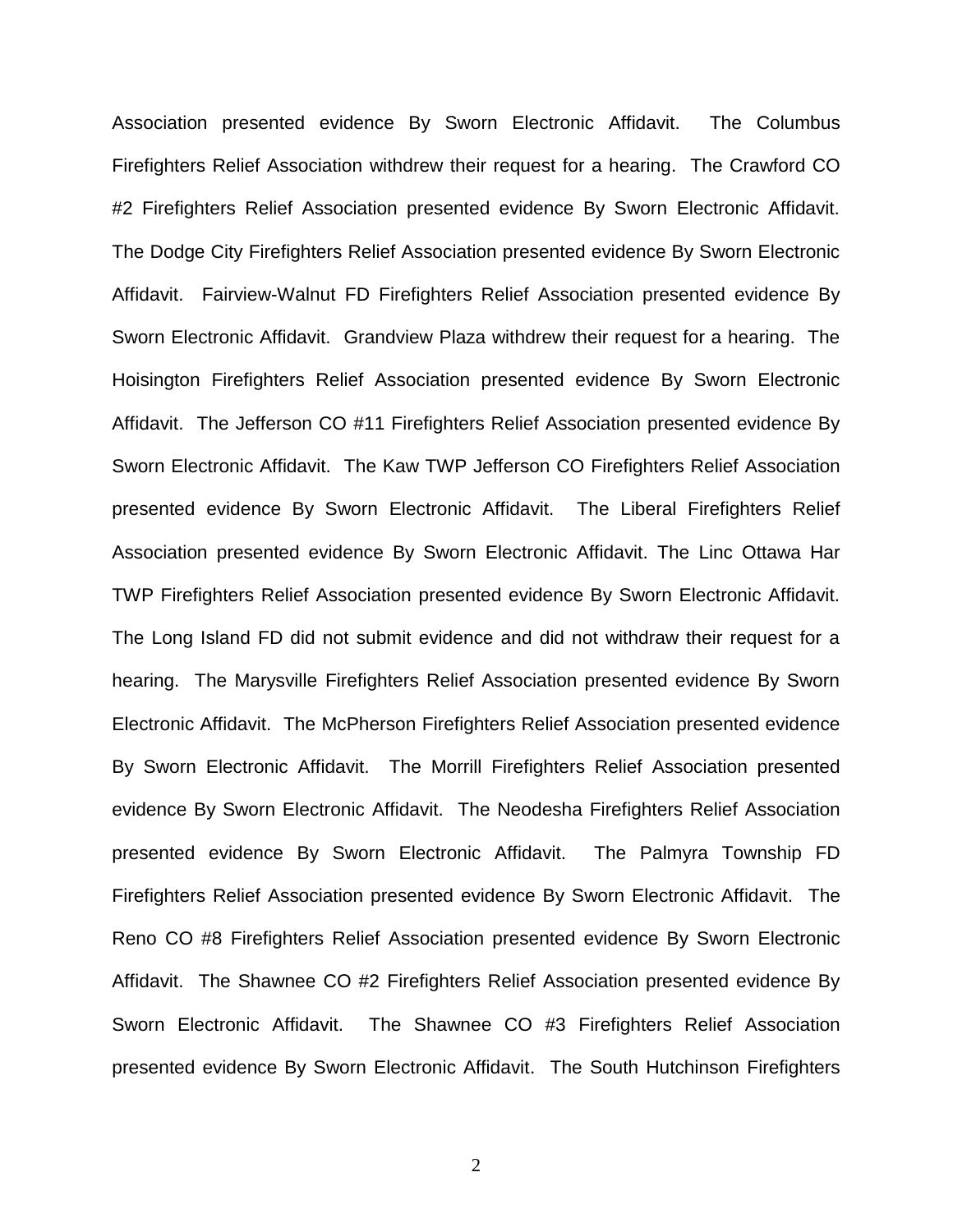Relief Association presented evidence By Sworn Electronic Affidavit. The Stafford CO #1 Firefighters Relief Association presented evidence By Sworn Electronic Affidavit. The Stevens CO #1 Firefighters Relief Association presented evidence By Sworn Electronic Affidavit. The Tonganoxie Township Firefighters Relief Association presented evidence By Sworn Electronic Affidavit. The Topeka Firefighters Relief Association presented evidence By Sworn Electronic Affidavit.

Bob Tomlinson, Assistant Commissioner, was the Presiding Officer duly appointed by Commissioner Praeger.

The Kansas Insurance Department was represented by John Wine, Staff Attorney, and John Boyd, administering the Firefighter Relief Association regulatory activities for the Kansas Insurance Department.

Said Presiding Officer, being fully advised in the premises and giving due consideration to the evidence presented, makes the following findings of fact, conclusions of law, and determination of public policy:

#### **Findings of Fact**

At issue is the 2012 and future distributions of the Firefighters Relief Fund to firefighters relief associations throughout the State of Kansas pursuant to the Firefighters Relief Act, K.S.A. 40-1701, et seq. Applicants are contending that changed circumstances exist to warrant a redetermination of proportionate amounts payable to all firefighters relief associations from the Firefighters Relief Fund pursuant to K.S.A. 40- 1706. Exempt Property was not included in the evidence or used for computation of assessed tangible property valuations in accordance with K.S.A. 40-1706(c)(6) and K.A.R. 40-10-2(d) excluding exempt property. John D. Boyd submitted an affidavit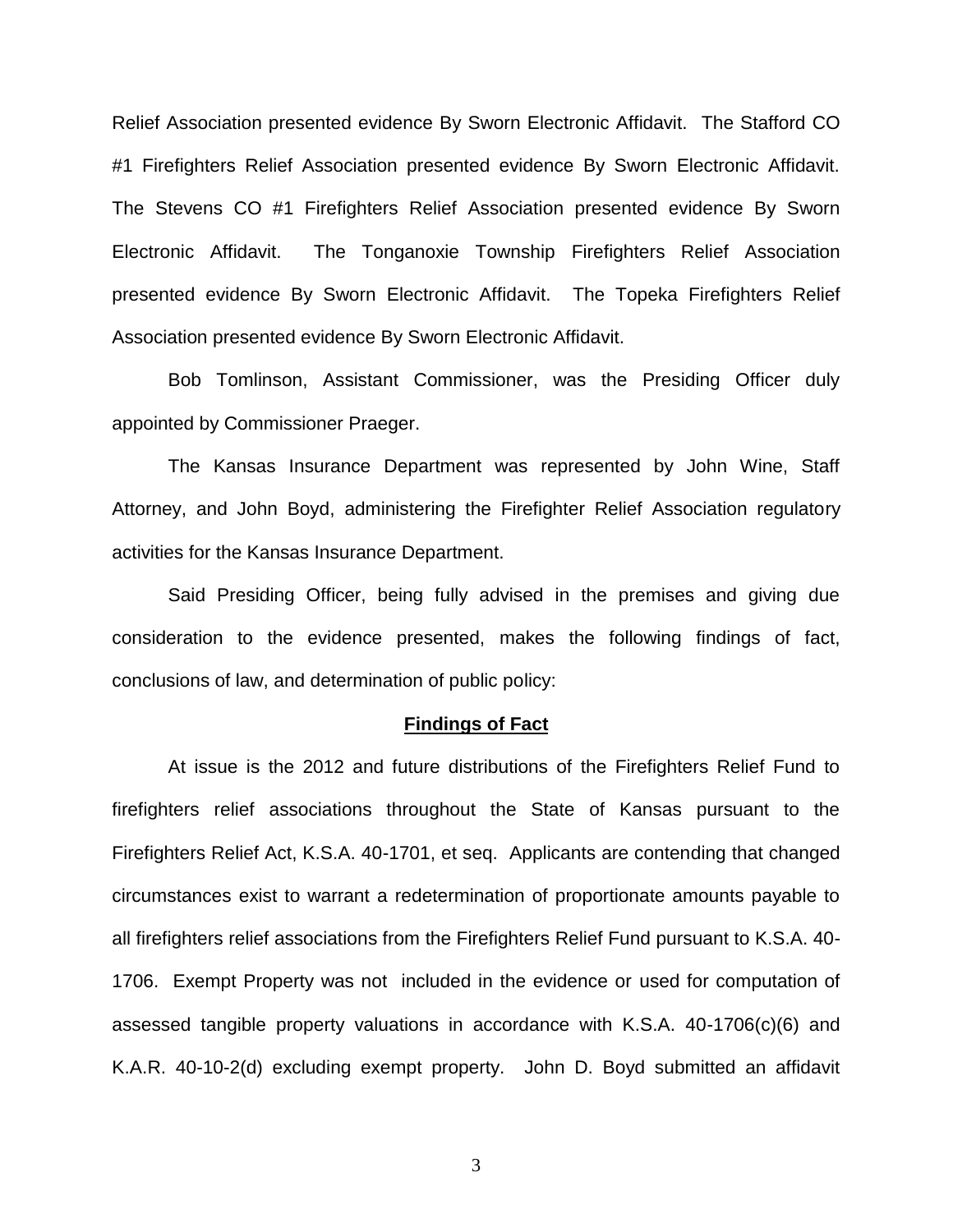dated March 7, 2012, (Exhibit 32) describing the additional investigation he conducted as directed by the Presiding Officer and explaining the basis for the revised exhibits attached. After reviewing this additional evidence the Presiding Officer makes the following findings of fact:

EXHIBIT 1: The Arma Firefighters Relief Association withdrew its application for redetermination.

EXHIBIT 2: The Atchison County FD #2 Relief Association offered evidence in support of a finding of a population of 653 and assessed tangible property valuation of \$6,152,086.

EXHIBIT 3: The Baldwin Firefighters Relief Association offered evidence in support of a finding of a population of 4,515 and assessed tangible property valuation of \$31,019,145. The 2011 Kansas Assessed Tangible Property Report revealed a valuation of \$30,958.913.

EXHIBIT 4: The Bonner Springs Firefighters Relief Association offered evidence in support of a finding of a population of 7,308 and assessed tangible property valuation of \$69,964,553. The 2011 Kansas Assessed Tangible Property Report revealed a valuation of \$67,451,219.

EXHIBIT 5: The Butler CO #5 Firefighters Relief Association offered evidence in support of a finding of a population of 1,100 and assessed tangible property valuation of \$8,839,077.

EXHIBIT 6: The Centropolis Firefighters Relief Association offered evidence in support of a finding of a population of 492 and assessed tangible property valuation of \$4,150,816.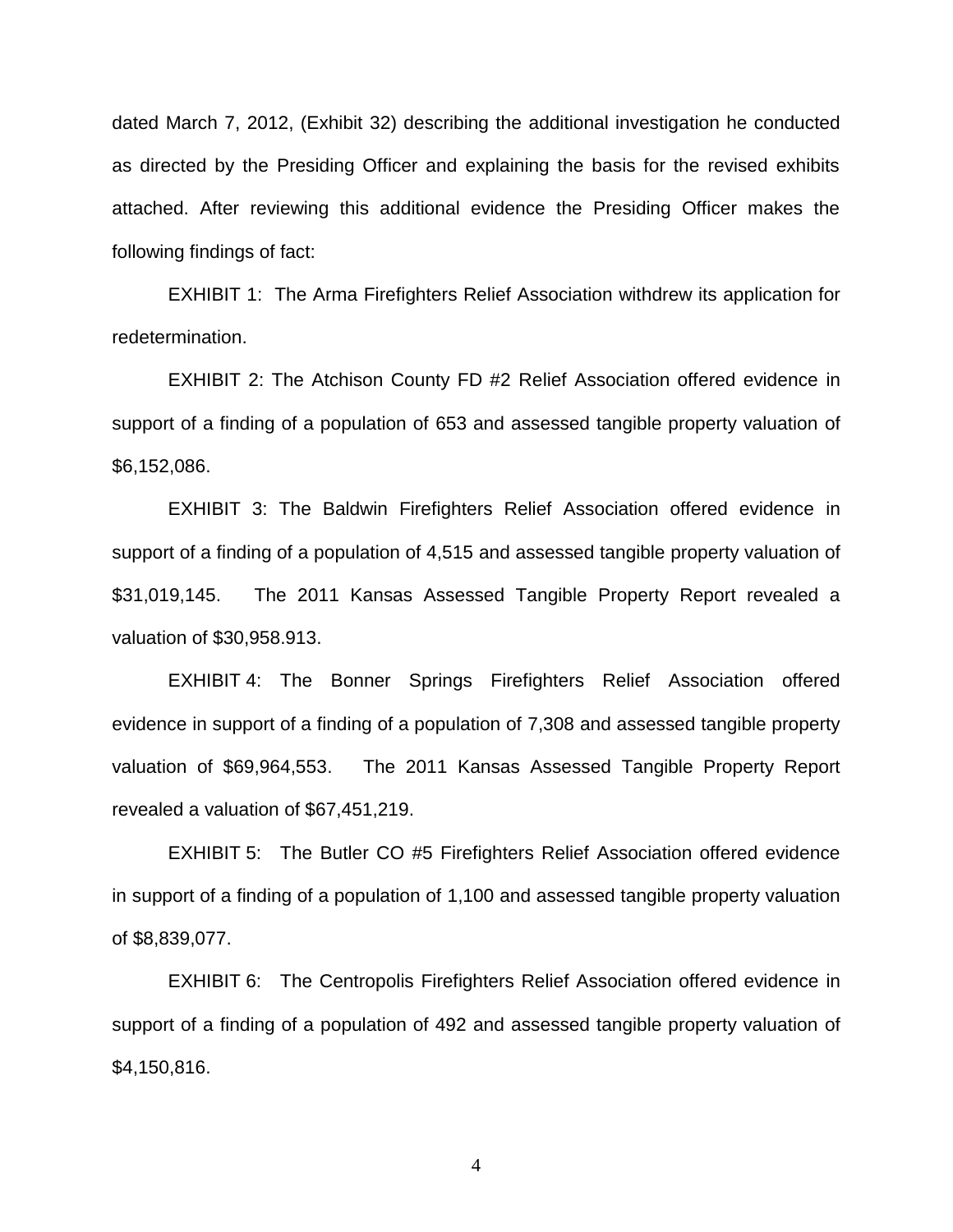EXHIBIT 7: The Cheyenne CO Rural FD #1 Firefighters Relief Association offered evidence support of a finding of a in population of 2,726 and assessed tangible property valuation of \$37,737,683. The 2011 Kansas Assessed Tangible Property Report revealed a valuation of \$38,448,756.

EXHIBIT 8: The Columbus Firefighters Relief Association withdrew their request for a hearing.

EXHIBIT 9: The Crawford CO #2 Firefighters Relief Association offered evidence in support of a finding of a population of 2,542 and assessed tangible property valuation of \$14,112,994.

EXHIBIT 10: The Dodge City Firefighters Relief Association offered evidence in support of a finding of a population of 27,430 and assessed tangible property valuation of \$129,876,355. The July 1, 2011 Kansas Certified Population revealed 27,340 with a 2011 Kansas Assessed Tangible Property Report valuation of \$129,728,280.

EXHIBIT 11: The Fairview-Walnut Firefighters Relief Association Firefighters Relief Association offered evidence in support of a finding of a population of 1,080 and assessed tangible property valuation of \$22,463,150. The July 1, 2011 Kansas Certified Population revealed 1,403 with a 2011 Kansas Assessed Tangible Property Report valuation of \$24,634,264.

EXHIBIT 12: The Grandview Plaza Firefighters Relief Association withdrew its application for redetermination.

EXHIBIT 13: The Hoisington Firefighters Relief Association offered evidence in support of a finding of a population of 3,351 and assessed tangible property valuation of \$32,252,624.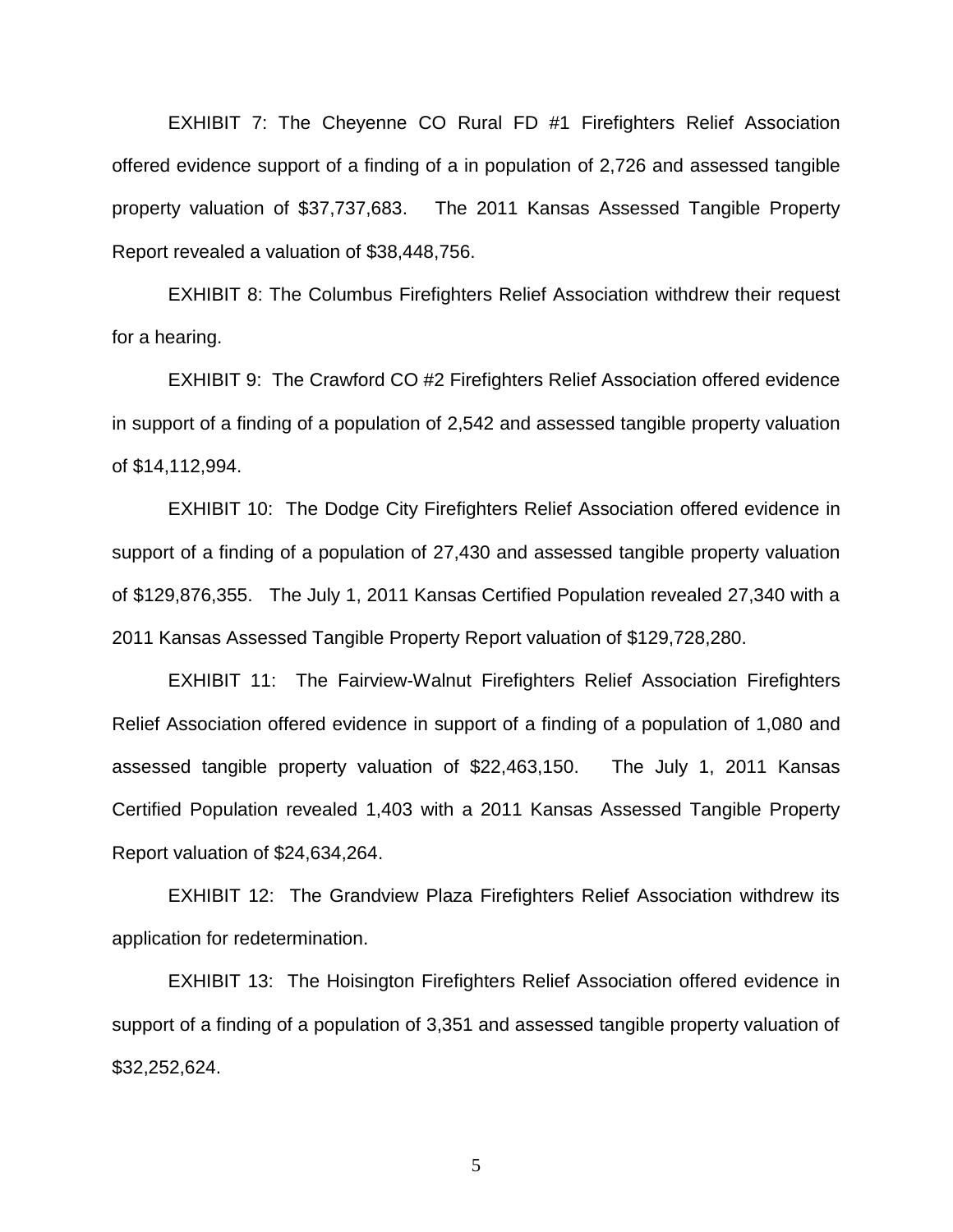EXHIBIT 14: The Jefferson CO #11 Firefighters Relief Association offered evidence in support of a finding of a population of 2,149 and assessed tangible property valuation of \$7,508,625. The July 1, 2011 Kansas Certified Population revealed 1,939 with a valuation of \$12,926,149 from the 2011 Kansas Assessed Tangible Property Report.

EXHIBIT 15: The Kaw TWP Jefferson CO Firefighters Relief Association offered evidence in support of a finding of a population of 1,461 and assessed tangible property valuation of \$11,813,438.

EXHIBIT 16: The Liberal Firefighters Relief Association offered evidence in support of a finding of a population of 20 and assessed tangible property valuation of \$114. The July 1, 2011 Kansas Certified Population revealed 20,525 with a valuation of \$114,234,284 from the 2011 Kansas Assessed Tangible Property.

EXHIBIT 17: The Linc Ottawa Har Twp Firefighters Relief Association offered evidence in support of a finding of a population of 2,108 and assessed tangible property valuation of \$37,362,647.

EXHIBIT 18: Long Island Firefighters Relief Association did not submit evidence and did not withdraw their request for a hearing. The July 1, 2011 Kansas Certified Population revealed 342 with a valuation of \$5,900,014 from the 2011 Kansas Assessed Tangible Property Report

EXHIBIT 19: The Marysville Firefighters Relief Association offered evidence in support of a finding of a population of 3,680 and assessed tangible property valuation of \$34,477.828.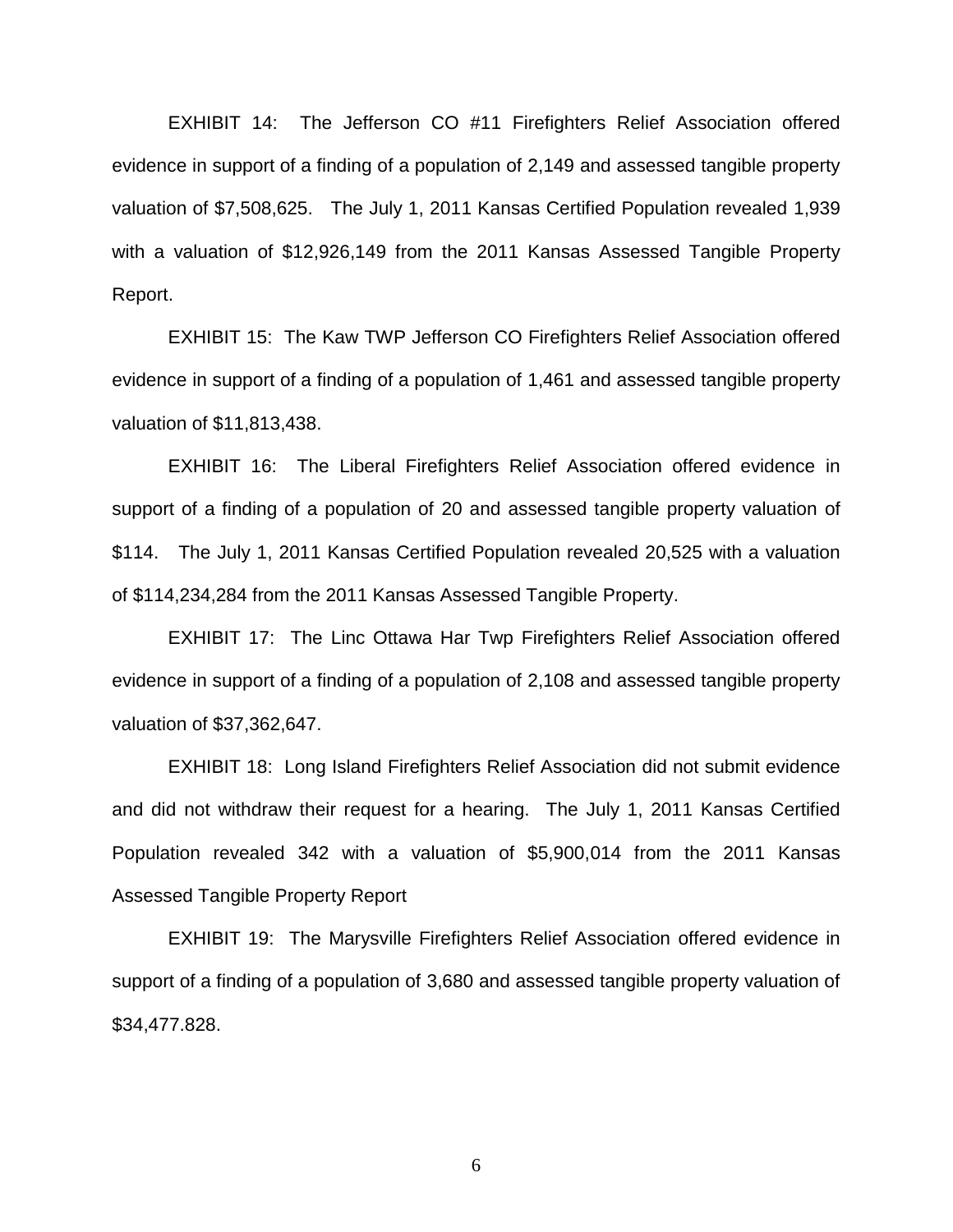EXHIBIT 20: The McPherson CO #5 Firefighters Relief Association offered evidence in support of a finding of a population of 2,731 and assessed tangible property valuation of \$32,801,828.

EXHIBIT 21: The Morrill Firefighters Relief Association offered evidence in support of a finding of a population of 816 and assessed tangible property valuation of \$10,572,000. The July 1, 2011 Kansas Certified Population revealed 732 with a valuation of \$10,488,239 from the 2011 Kansas Assessed Tangible Property Report

EXHIBIT 22: The Neodesha Firefighters Relief Association offered evidence in support of a finding of a population of 3,045 and assessed tangible property valuation of \$17,596,530. The July 1, 2011 Kansas Certified Population revealed 3,049.

EXHIBIT 23: The Palmyra Township FD Firefighters Relief Association offered evidence in support of a finding of a population of 2,558 and assessed tangible property valuation of \$31,909,972. The 2011 Kansas Assessed Tangible Property Report revealed a valuation of \$31,849,262.

EXHIBIT 24: The Reno Co #8 Firefighters Relief Association offered evidence in support of a finding of a population of 2,778 and assessed tangible property valuation of \$15,603,749.

EXHIBIT 25: The Shawnee CO #2 Firefighters Relief Association offered evidence in support of a finding of a population of 3,147 and assessed tangible property valuation of \$26,432,445. The 2011 Kansas Assessed Tangible Property Report revealed a valuation of \$26,426,848.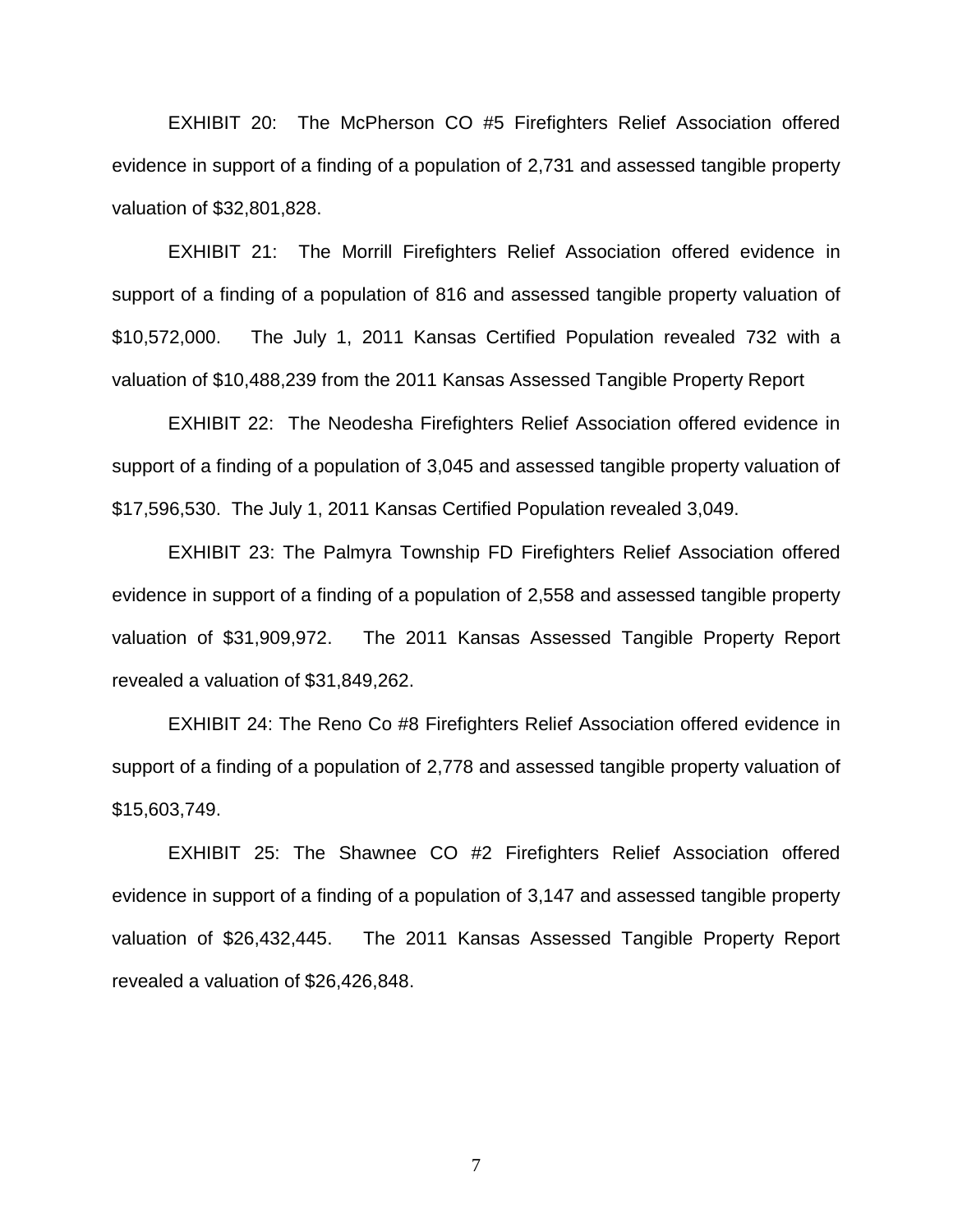EXHIBIT 26: The Shawnee CO #3 Firefighters Relief Association offered evidence in support of a finding of a population of 1,907 and assessed tangible property valuation of \$14,381,392.

EXHIBIT 27: The South Hutchinson Firefighters Relief Association offered evidence in support of a finding of a population of 2,457 and assessed tangible property valuation of \$20,846,492.

EXHIBIT 28: The Stafford CO #1 Firefighters Relief Association offered evidence in support of a finding of a population of 4,437 and assessed tangible property valuation of \$83,430,643. The July 1, 2011 Kansas Certified Population revealed 1,333 with a valuation of \$72,917,579 from the 2011 Kansas Assessed Tangible Property Report.

EXHIBIT 29: The Stevens County Firefighters Relief Association offered evidence in support of a finding of a population of 5,724 and assessed tangible property valuation of \$294,087,878.

EXHIBIT 30: The Tonganoxie Township Firefighters Relief Association offered evidence in support of a finding of a population of 2,456 and assessed tangible property valuation of \$19,560,442. The 2011 Kansas Assessed Tangible Property Report revealed a valuation of \$23,015,665.

EXHIBIT 31: The Topeka Firefighters Relief Association offered evidence in support of a finding of a population of 127,473 and assessed tangible property valuation of \$1,007,170,956.

The presiding officer therefore makes findings of fact consistent with the above evidence.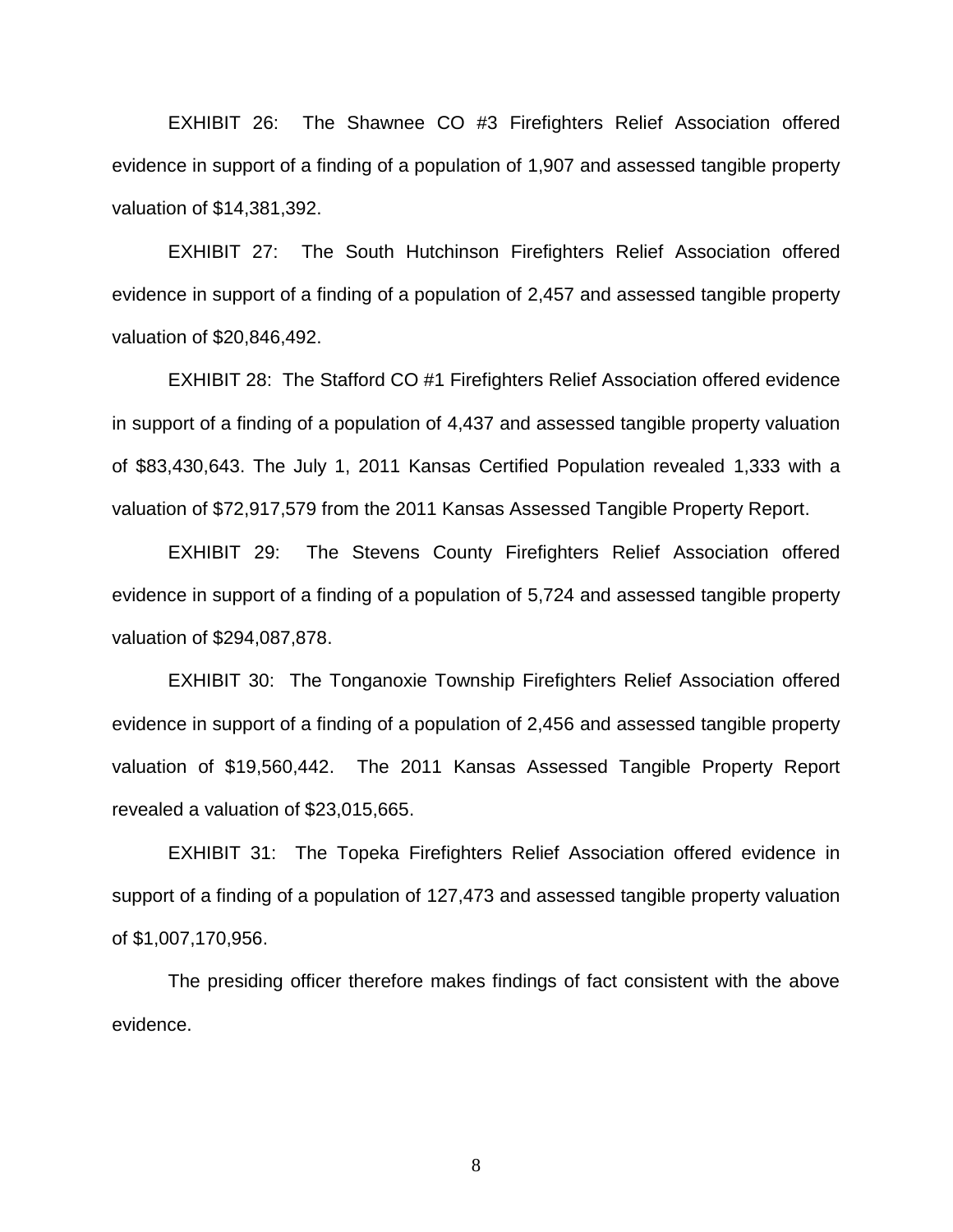#### **Conclusions of Law**

Based upon the evidence and subject to the limitations discussed herein changed circumstances are found to exist for the Applicants as noted above, to support a redetermination of the proportionate amounts payable to all firefighters relief associations from the Firefighters Relief Fund for 2012 and future distributions pursuant to the Firefighters Relief Act, specifically K.S.A. 40-1706(c)(6).

K.S.A. 40-1706(c)(6) which gives the Commissioner of Insurance the authority to redetermine the proportionate amounts payable to all firefighters relief associations, is silent as to the specific method by which the Commissioner is to make such a redetermination after hearing. The statute gives the Commissioner the discretion to determine how the redetermination is to be made.

To redetermine the proportionate amount payable to all firefighters relief associations, the Commissioner has previously determined and continues to hold that the additional population and assessed tangible property valuation added above shall be treated separately, as a nonreceiving association, and these figures of the additional population and assessed tangible property valuation of each association will be placed into the formula used to determine the proportionate amounts payable to nonreceiving associations, as contained in K.S.A. 40-1706(c)(6) and K.A.R. 40-10-16.

The procedure described above shall affect the proportionate amount payable to all firefighters relief associations.

Associations that were deemed to have withdrawn their application did not complete the application for redetermination process as provided by K.S.A. 40-1706(c)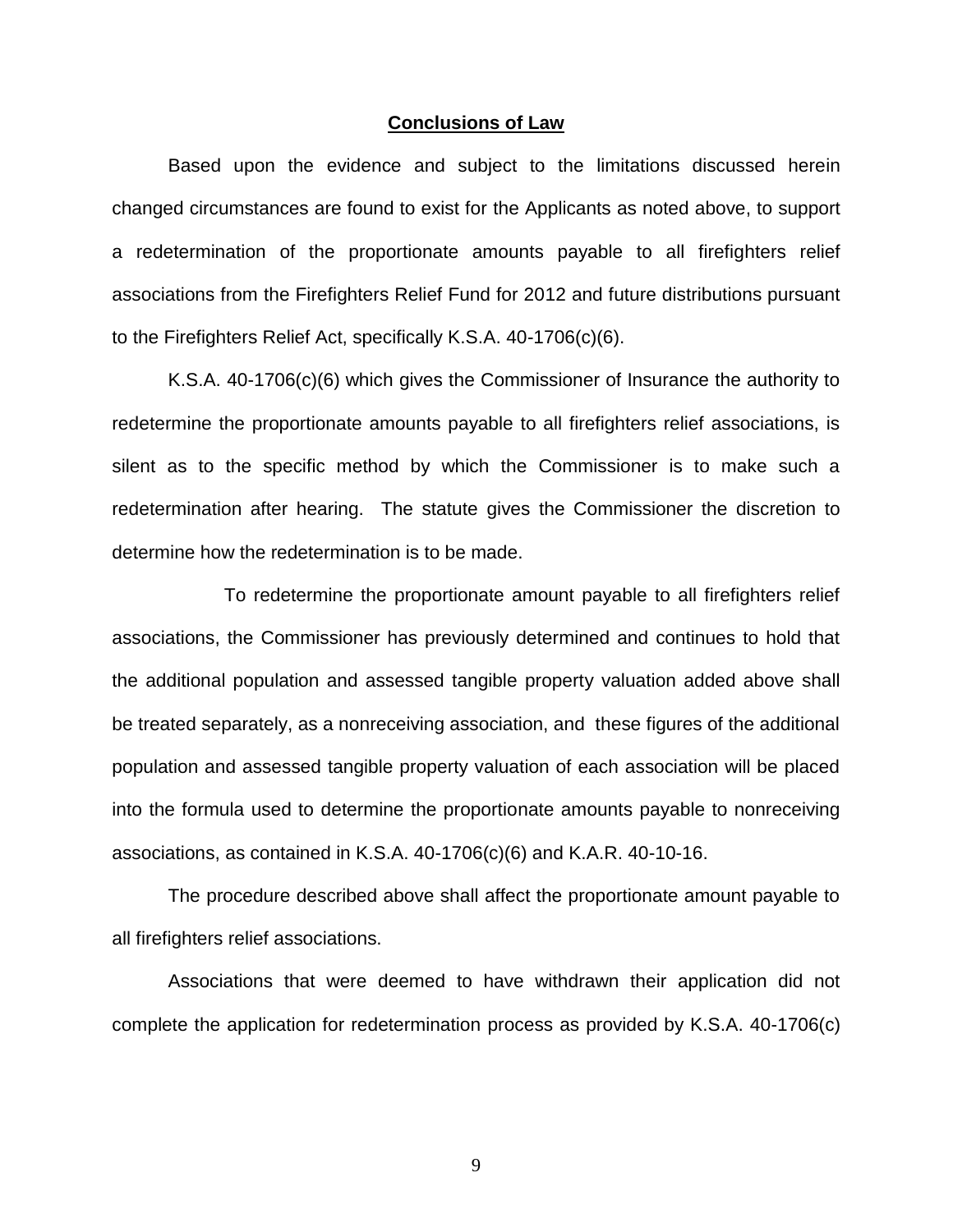and were not considered for redetermination for purposes of this hearing and are not prohibited from being considered for redetermination next year.

### **Determination of Public Policy**

The presiding officer previously ordered that from 2009 and forward that the distribution to the FRAs that redetermine in the state of Kansas will be calculated by a formula based on the population and Assessed Tangible Property Valuation in accordance with K.S.A. 40-1706 (a) (5) (A) and K.A.R. 40-10-2 (d):

- 50% of the distribution is based on the population of the respective FRA in comparison to the entire population as certified to the secretary of state on July 1.
- 50% of the distribution is based on the assessed tangible property valuation of each FRA in proportion to the entire state of Kansas as reported by the County Clerks on the November 1 tax rolls. This formula has been codified in K.A.R. 40-10-16.

#### **IT IS THEREFORE, BY THE COMMISSIONER OF INSURANCE, ORDERED THAT:**

Changed circumstances exist as to all Applicants identified above, to warrant a redetermination of the proportionate amounts payable to all firefighters relief associations.

The changed population and assessed tangible property valuation of each applying firefighters relief association which has not withdrawn it application shall be individually placed into the formula as described in the "Determination of Public Policy" paragraph used to calculate shares of distribution. The resulting amount will be added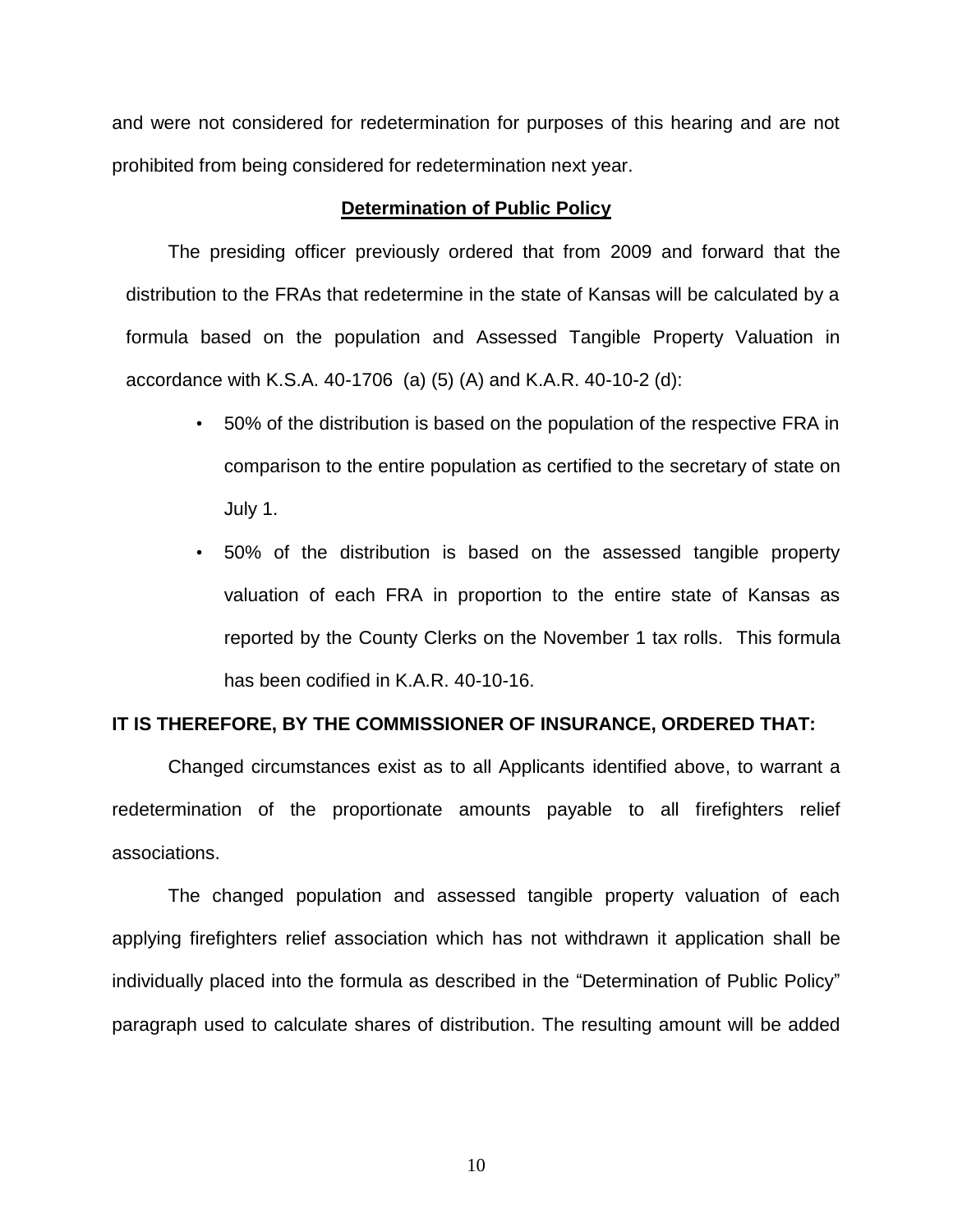to the amount that the applying association would receive as a receiving association's proportionate share of future distributions.

Each firefighters relief association shall receive their 2012 distribution amount calculated in accordance with K.S.A. 40-1706 on or about July, 2012.

The Commissioner of Insurance retains jurisdiction over this matter to issue any and all further Orders deemed appropriate or to take such further action necessary to dispose of this matter.

**IT IS SO ORDERED THIS \_\_26th\_\_ DAY OF MARCH, 2012, IN THE CITY OF TOPEKA, COUNTY OF SHAWNEE, STATE OF KANSAS.**



\_/s/ Robert M. Tomlinson\_\_\_\_\_\_\_\_\_\_\_

Robert M. Tomlinson

Assistant Commissioner

Presiding Officer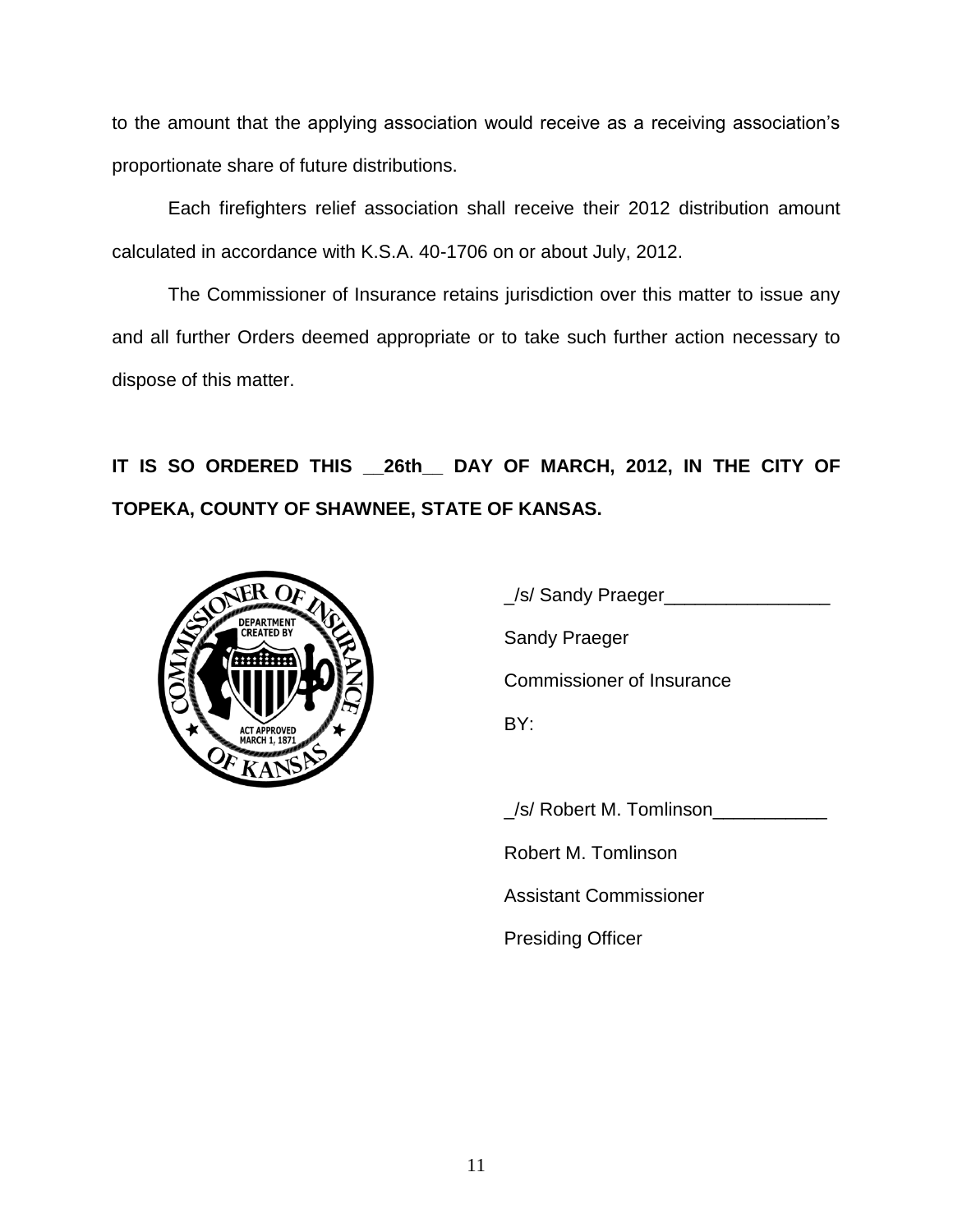# **NOTICE OF RIGHTS**

Pursuant to K.S.A. §77-601 et seq. any party is entitled to judicial review to the extent that this order constitutes final agency action. The petition for judicial review must be filed within thirty (30) days of service of this Order (Plus three (3) days for service by mail pursuant to K.S.A. §77-531). In the event a party files a petition for judicial review pursuant to K.S.A. §77-613(e), the Agency Officer to be served on behalf of the Kansas Insurance Department is:

Zachary J.C. Aushutz, General Counsel Kansas Insurance Department 420 S.W. 9th Street Topeka, Kansas 66612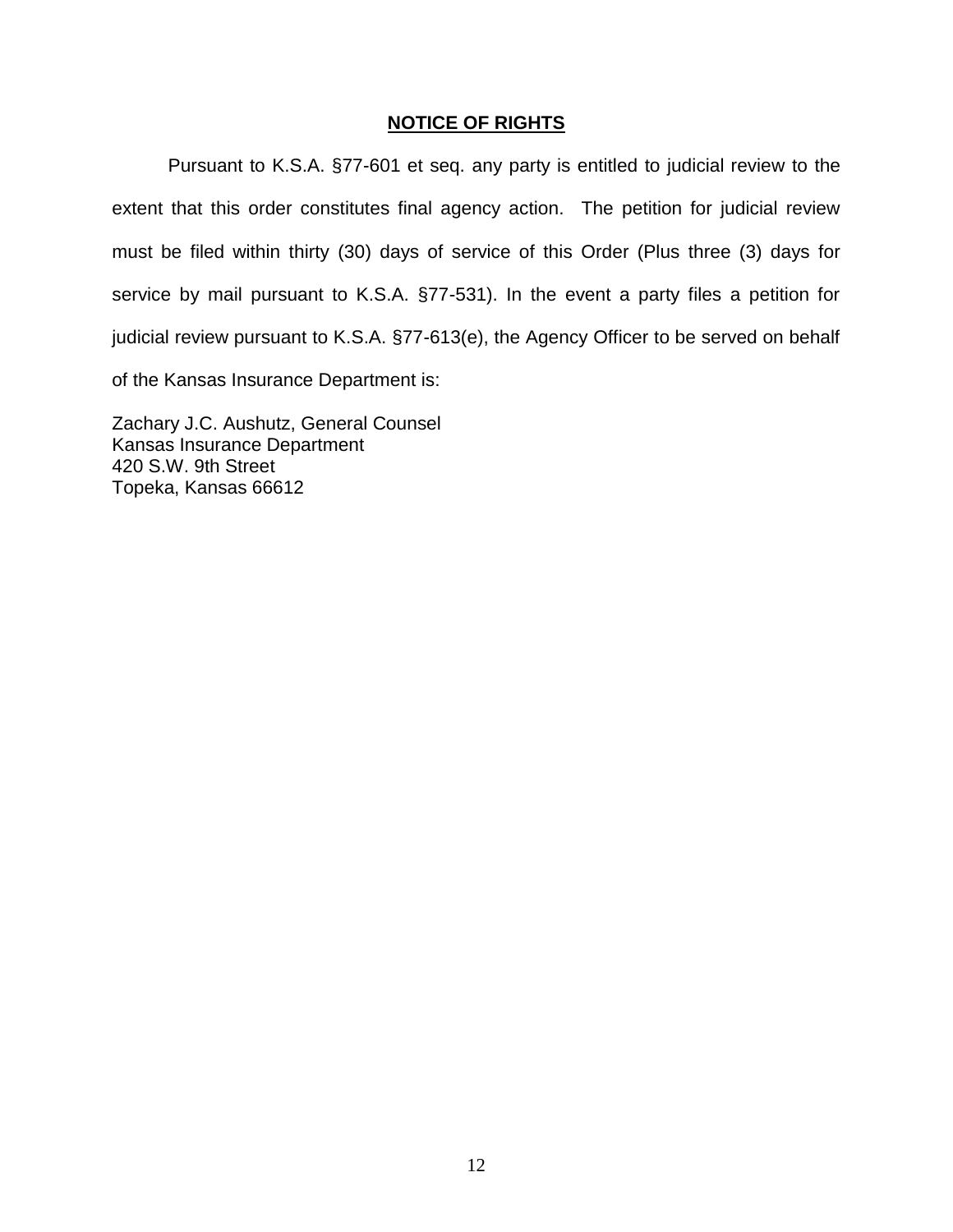## **Certificate of Service**

The undersigned hereby certifies that a true and correct copy of the above and foregoing Order was served by placing the same in the United States Mail, first class

postage prepaid, on this \_\_26th\_\_ day of March, 2012, addressed to the following:

Kenneth P. Yoakum ARMA F R A 110 BOX 703 ARMA, KS 66712

Eric Noll ATCHISON CO FD #2 F R A 572 5348 DICKENSON RD EFFINGHAM, KS 66023

Allen Craig BALDWIN F R A 118 813 DEER RIDGE CT BALDWIN CITY, KS 66006

Ben Wessel BONNER SPRINGS F R A 132 233 N 134TH ST BONNER SPRINGS, KS 66012

Doug Owen BUTLER CO #5 F R A 549 5719 SE US HWY 54 EL DORADO, KS 67042

Elizabeth Barkley CENTROPOLIS TOWNSHIP F R A 675 4795 FLORIDA TERRACE POMONA, KS 66076

Derrick Tice CHEYENNE CO RURAL FD #1 F R A 667 PO BOX 23 ST FRANCIS, KS 67756

Jason Allison COLUMBUS F R A 168 300 E MAPLE COLUMBUS, KS 66725

Kenneth P. Yoakum CRAWFORD CO #2 F R A 535 PO BOX 703 ARMA, KS 66712

Clifford l Bell DODGE CITY F R A 181 PO BOX 943 DODGE CITY, KS 67801

Greg Jackson FAIRVIEW-WALNUT FD FRA 201 PO BOX 31 FAIRVIEW, KS 66425

Shane A. Andereck HOISINGTON F R A 245 821 N CLAY HOISINGTON, KS 67544

John Gordon JEFFERSON CO #11 F R A 641 300 SYCAMORE VALLEY FALLS, KS 66088

Gary W. Kraus KAW TWP JEFFERSON CO F R A 548 PO BOX 72 GRANTVILLE, KS 66429